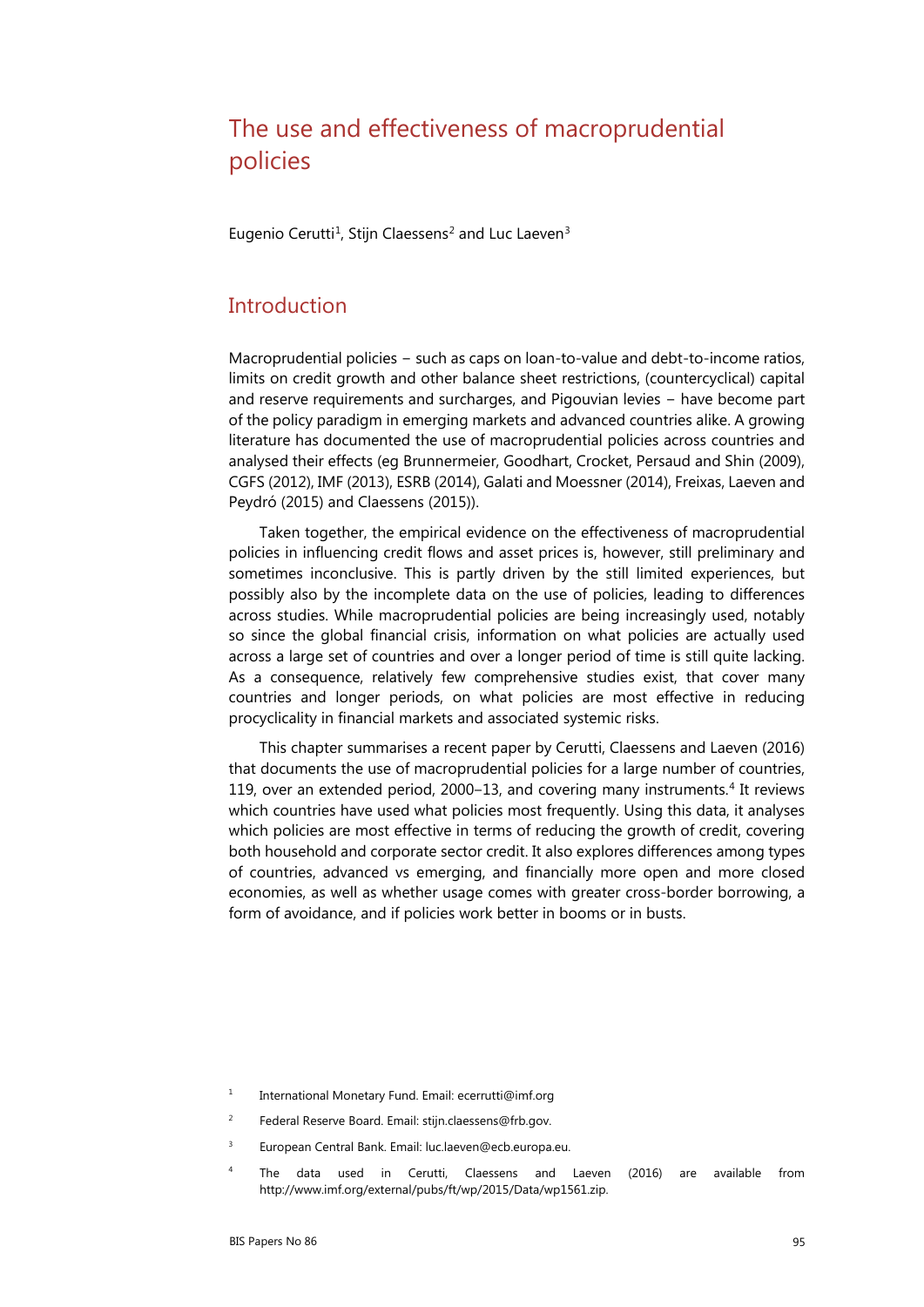# The (evolving) tool-kit

Many macroprudential tools have been proposed, and some were in use even before the recent crisis. The toolkit available includes existing microprudential and other regulatory tools, taxes and levies, and new instruments. Most tools considered to date apply to the banking system, mainly given the presence of microprudential tools more easily adaptable to macroprudential objectives and the related more extensive theory and knowledge of these tools. But there are also tools applicable to nonbanks and capital markets.

The macroprudential data in this paper come from a recent and comprehensive IMF survey, called Global Macroprudential Policy Instruments (GMPI), carried out by the IMF's Monetary and Capital Department during 2013−14 with responses received directly from country authorities, which was cross-checked with other surveys (eg Kuttner and Shim (2013) and Crowe et al (2011)) and material published to ensure a high quality dataset.<sup>[5](#page-1-0)</sup> The 12 specific tools covered here are: general countercyclical capital buffer/requirement (CTC); leverage ratio for banks (LEV); time-varying/dynamic loan-loss provisioning (DP); loan-to-value ratio (LTV); debt-to-income ratio (DTI); limits on domestic currency loans (CG); limits on foreign currency loans (FC); reserve requirement ratios (RR); and levy/tax on financial institutions (TAX); capital surcharges on SIFIs (SIFI); limits on interbank exposures (INTER); and concentration limits (CONC).

Instruments are each coded for the period actually in place, ie, as simple binary measures whether or not in place.<sup>[6](#page-1-1)</sup> An overall macroprudential policy index (MPI) is the simple sum of the scores on all 12 policies. While tools can be grouped in many ways, one commonly used two-way classification is borrowers – (LTV and DTI ratios), and financial institutions – oriented tools (DP, CTC, LEV, SIFI, INTER, CONC, FC, RR, CG, and TAX). Similarly to MPI, indexes are created for these two groupings. In the final sample, 119 countries – of which 31 are advanced, 64 emerging, and 24 developing – are analysed.

The policies are related to developments in aggregate and sectoral credit growth, distinguishing credit to households and the corporate sector (non-financial corporations), and house price growth. The sectoral breakdown and house price data are available for fewer countries. All credit and house prices are deflated using the country's CPI deflator. We also study the degree of reliance on cross-border financing, defined as the share of cross-border claims to total claims to the non-financial sector.

<span id="page-1-0"></span><sup>&</sup>lt;sup>5</sup> The survey includes detailed information on the timing and use of different macroprudential policies and, to the best of our knowledge, is the most comprehensive cross-country database on policies to date.

<span id="page-1-1"></span>We do not attempt to capture the intensity of the measures and any changes in intensity over time, nor whether and when instruments are actually binding. At the cost of a reduced coverage of countries (64 countries) and instruments (nine macroprudential indices), see Cerutti, Correa, Fiorentino and Segalla (2016) for a dataset covering changes in the usage intensity over time.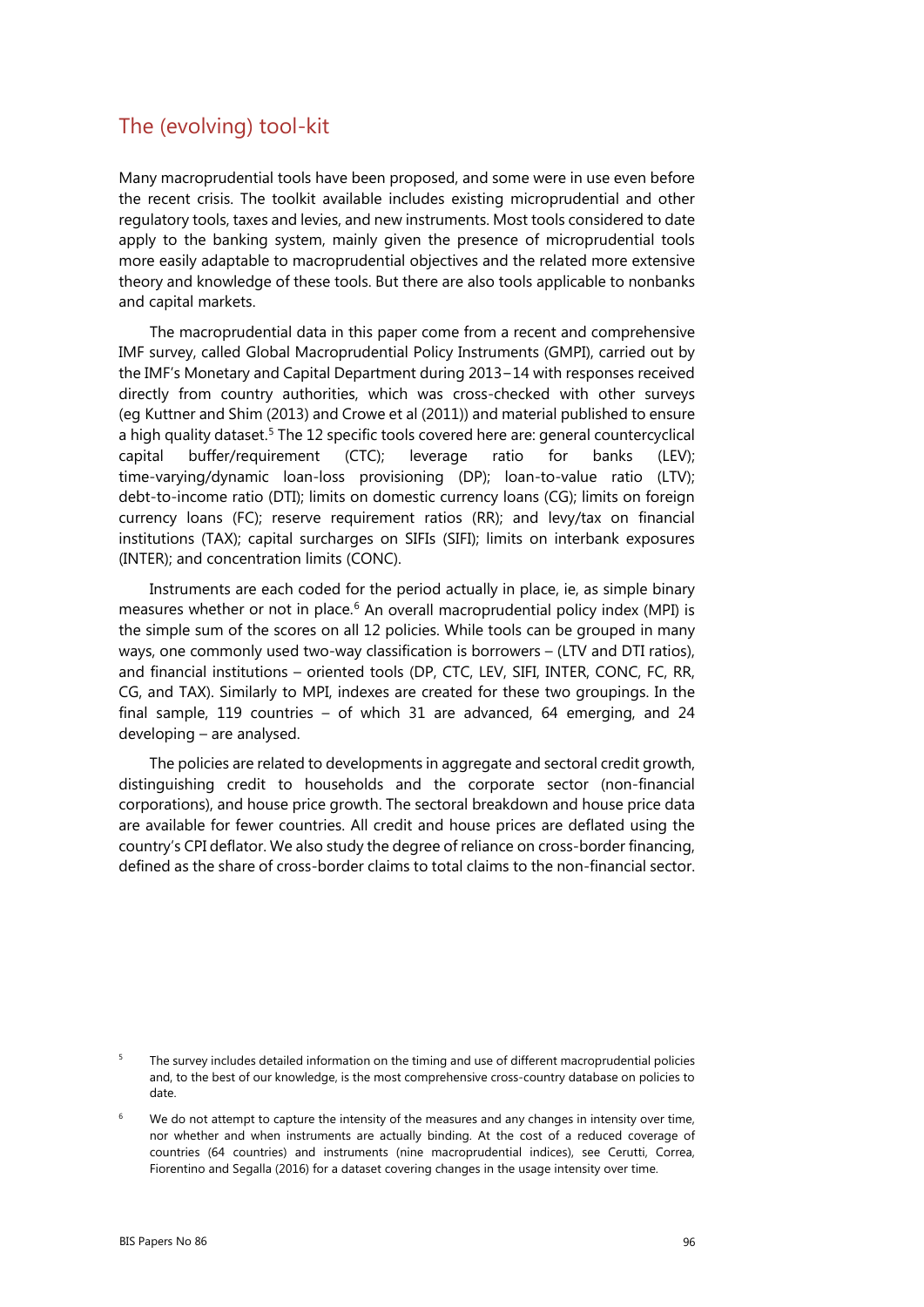### Actual use of policies

Over the period of 2000-13, countries generally increased their usage of macroprudential measures. As depicted in Figure 1, the average MPI starts at just above one in 2000 and ends at almost 2½ in 2013. In terms of tools, most countries have used concentration limits (CONC): in about 75% of the country-year combinations and evenly across country groups (Figure 2). This is followed by INTER (29%), RR\_REV (21%), LTV\_CAP (21%), DTI (15%), LEV (15%), TAX (14%), FC (14%), CG (12%), DP (9%), CTC (2%), and SIFI (1%).[7](#page-2-0)



There are large differences across countries. Usage is the most frequent among emerging markets (see Figure 1), consistent with their higher exposure to external shocks, including from volatile capital flows. Developing countries come in second and advanced countries last, despite their recent increase in usage. CONC, INTER, and LEV, however, are consistently used by all countries alike. In terms of relative use (see Figure 2), LTVs are used relatively more by advanced countries, maybe due to their concerns about housing sector related vulnerabilities, typically larger as mortgage markets are more developed. RR and FC are used more by emerging countries, maybe due to their concerns with large and volatile capital flows and related systemic risks; and DP and CG are used more by developing countries, which also rely relatively more on RR and FC.

There is much variation in the outcome variables. Overall real credit growth ranges from -7.9% to 42.6%, with variability greater in emerging markets than in

<span id="page-2-0"></span>The same top four instruments emerge if the definition of usage is changed to being used in at least one year during the period 2000-13. CONC was used in 64% of the 119 countries in their sample, RR\_REV in 37% of the countries, and LTV\_CAP and INTER in 29% of the countries.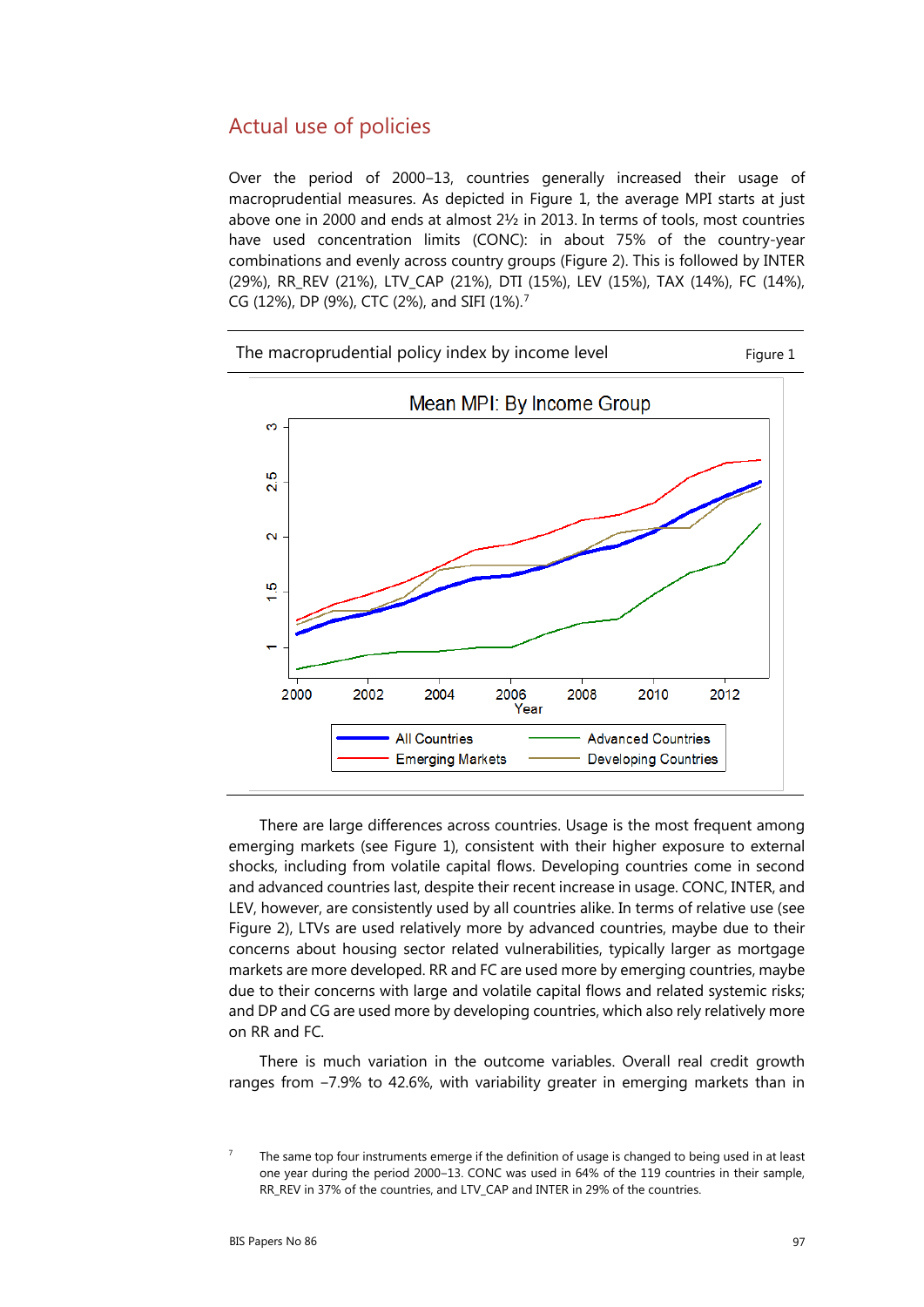advanced countries. There is also ample variation in the MPI, which ranges from zero to seven with a mean of 1.8 and a standard deviation of 1.5. In terms of other policy and control variables, the variation is also large: for example, the policy interest rate varies between 0.25% and 20%. And credit/GDP, our proxy for financial development, varies from 8% to 175%.

The relative use of macroprudential policies over time, by income group and the state of the state of the state of the state of the state  $\frac{1}{2}$ 



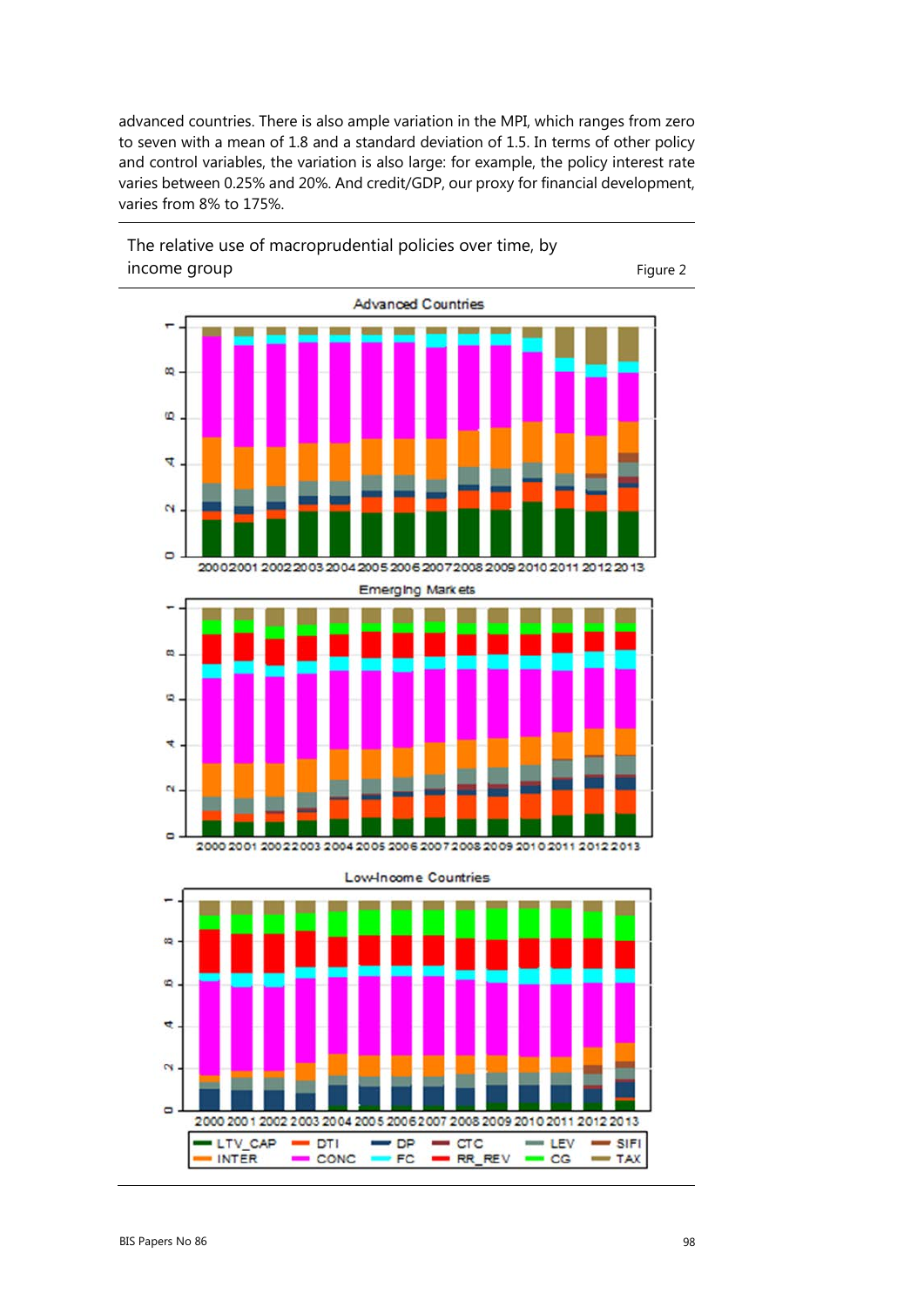# Effects of Macroprudential Policies

To analyse the effects of the various instruments, we estimate a basic panel regression model that relates the growth in countries' credit and house prices to the aggregate index (MPI), to two groups of instruments or to individual instruments. It also includes the lagged dependent variable and controls for factors such as the country's real GDP growth, the presence of a banking crisis, the central bank policy rate and a country fixed effect. The MPI and all other instruments are lagged by one year to capture delayed impacts. We lag the country variables to avoid some problems of simultaneity. The use of a GMM as well as OLS estimators provides some robustness.

The main result (Table 1) is that overall macroprudential usage has significant mitigating effects on credit developments: a one standard deviation change in MPI, a change of 1.5, which is large relative to the mean of 1.8, reduces credit growth by some 11 percentage points. This effect is the strongest for developing and emerging markets, where a one standard deviation change in MPI reduces credit growth by nine and eight percentage points, respectively, equivalent to two thirds and half its standard deviation. For advanced countries, the effects are smaller: a one standard deviation change in MPI reduces credit growth by some two percentage points, equivalent to about quarter of its standard deviation, Although still significant in open economies, policies are more effective for relatively closed economies, with a coefficient twice as large.

#### Main Regression Results **Table 1** and the set of the set of the set of the set of the set of the set of the set of the set of the set of the set of the set of the set of the set of the set of the set of the set of the set

| Variables         | All         |                          | Advanced    | Emerging    | Developing  | Open        | Closed      |
|-------------------|-------------|--------------------------|-------------|-------------|-------------|-------------|-------------|
|                   | $(1)$ - GMM | $(2) - OLS$              | $(3) - GMM$ | $(4)$ - GMM | (5) - GMM   | $(6) - GMM$ | (7) - GMM   |
|                   |             |                          |             |             |             |             |             |
| <b>MPI</b>        | $-7.637***$ | $-2.112***$              | $-1.376*$   | $-5.327***$ | $-6.743**$  | $-2.910**$  | $-6.605***$ |
|                   | [1.876]     | [0.651]                  | [0.781]     | [1.619]     | [3.076]     | [1.251]     | [2.073]     |
|                   |             |                          |             |             |             |             |             |
| Credit Growth     | $0.245***$  | $0.324***$               | $0.485***$  | $0.264***$  | $0.157*$    | $0.351***$  | $0.231***$  |
|                   | [0.0715]    | [0.0512]                 | [0.134]     | [0.0897]    | [0.0872]    | [0.0869]    | [0.0798]    |
|                   |             |                          |             |             |             |             |             |
| <b>GDP Growth</b> | 0.399       | $0.649***$               | 0.123       | 0.427       | $0.902*$    | 0.343       | $0.586**$   |
|                   | [0.243]     | [0.144]                  | [0.215]     | [0.288]     | [0.517]     | [0.226]     | [0.291]     |
|                   |             |                          |             |             |             |             |             |
| Crisis            | $-14.24**$  | $-5.967***$              | $-5.781***$ | $-17.07$    | 4.385       | $-3.147$    | $-16.47$    |
|                   | [6.669]     | [1.706]                  | [1.984]     | [11.17]     | [2.702]     | [2.904]     | [11.55]     |
|                   |             |                          |             |             |             |             |             |
| Policy Rate       | $-1.071***$ | $-0.697***$              | $-0.952**$  | $-0.645$    | $-1.389***$ | $-0.544$    | $-0.958***$ |
|                   | [0.340]     | $[0.196]$                | [0.417]     | [0.394]     | [0.284]     | [0.346]     | [0.358]     |
| Countries         | 106         | 106                      | 31          | 56          | 19          | 47          | 58          |
| Observations      | 972         | 972                      | 318         | 525         | 129         | 452         | 509         |
| AB AR(1) Test     | 0.00        | $\overline{\phantom{a}}$ | 0.00        | 0.00        | 0.01        | 0.00        | 0.00        |
| AB AR(2) Test     | 0.11        | $\overline{\phantom{a}}$ | 0.18        | 0.13        | 0.38        | 0.11        | 0.26        |
| Sargan Test       | 1.00        |                          | 1.00        | 1.00        | 1.00        | 1.00        | 1.00        |

Notes: The estimates are determined using Arellano-Bond GMM treating the instrument and the control variables of credit growth, GDP growth, the crisis dummy, and the policy rate as endogeneous. Column 2 is estimated through OLS. The dependent variable is real credit growth. All variables except the categorical ones are winsorized at the 5 percent level. Country fixed effects control for individual trends. The regressions are performed over the period 2001-2013. The Sargan tests' null hypothesis of over-identifying restrictions are not rejected. Arellano-Bond (AB) test for AR(1) in first differences are rejected, but not for the AR(2) test. Robust standard errors clustered by country are in brackets. \*\*\*, \*\*, and \* indicate significance at the 1, 5, and 10 percent levels, respectively.

> The stronger effects for emerging markets may reflect a number of factors. First, emerging markets have relied more on macroprudential policies than advanced countries have. Second, advanced countries tend to have more developed financial systems which offer various alternative sources of finance and scope for avoidance,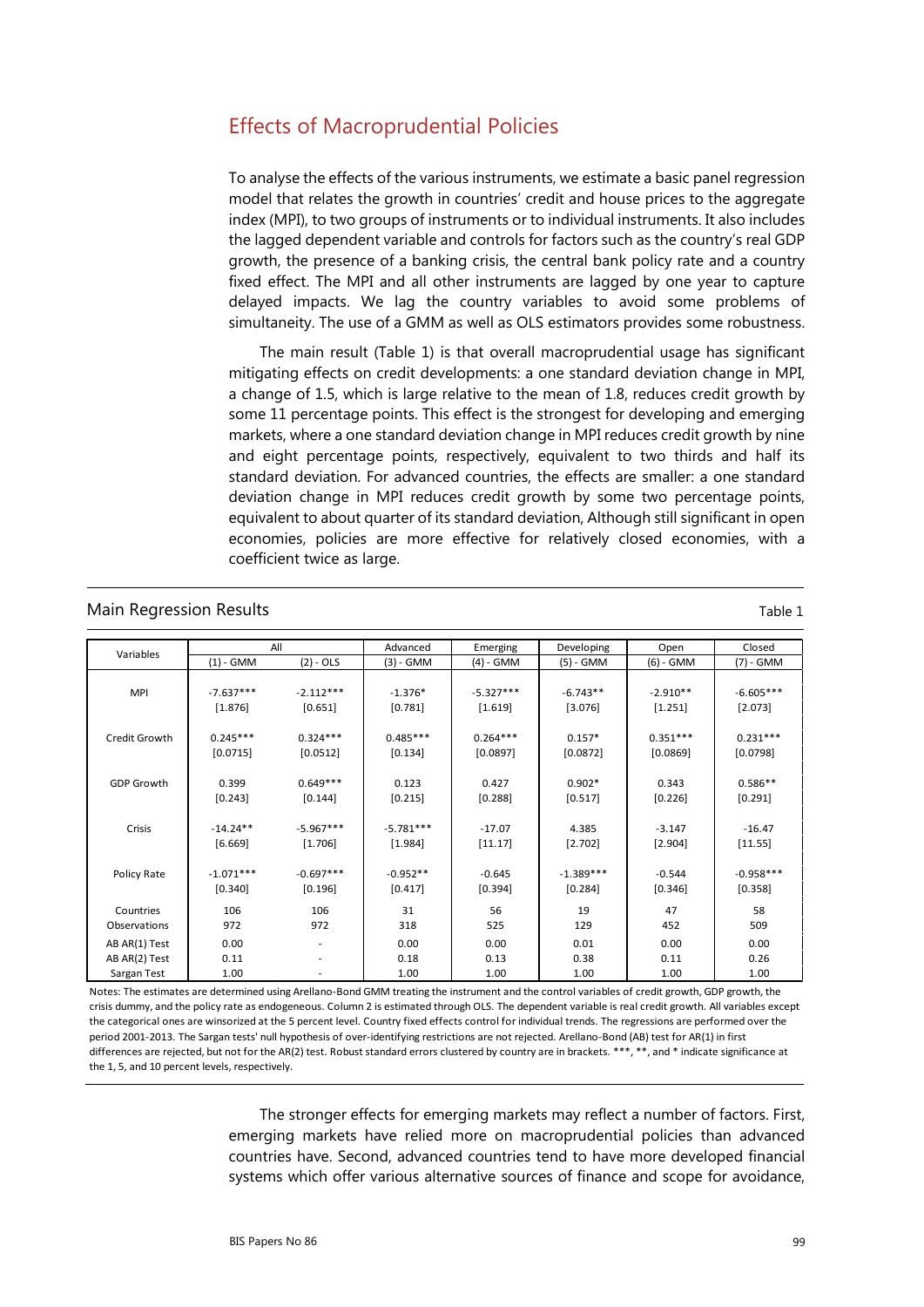making it possibly harder for macroprudential policies to be effective. Combined, this means that emerging markets countries have been able to use macroprudential policies more effectively. And the relatively open economies may see more circumvention of policies, including by borrowers substituting to nonbank sources of finance and obtaining funds through cross-border banking activities. This does indicate the need to consider macroprudential policies together with capital flow management policies. It may also be that more closed economies have less liberalised financial systems and may therefore find it easier to apply macroprudential policies more effectively. This suggests again the need to consider country-specific circumstances when designing and applying policies.

In terms of control variables, the degree of persistence in credit developments at the country level is larger in advanced countries. Economic growth has a positive coefficient, as expected, and a relatively high elasticity. There are some dampening effects of higher interest rates but these are relatively small, also compared to that of MPI: a one percentage point interest rate increase reduces credit by one percentage point across the entire sample. This suggests that macroprudential policies are on average more powerful compared to monetary policy. A country experiencing a banking crisis means a reduction in credit of some 14 percentage points.

## Type of macroprudential policies

Borrower-based measures are generally negatively related to credit growth, with effects the highest for credit to households and in emerging markets. Financial institution-based policies are also associated with lower credit growth, especially in emerging and closed economies. These results are consistent with policies being more effective in emerging markets and relatively closed capital account countries than in advanced and relatively open countries. While various borrower-based measures have negative signs in the specifications using house prices as dependent variable, they are not significant, consistent with other findings that house prices are difficult to moderate using macroprudential policies. Rather, since, as analyses have shown, house price booms associated with increased leverage are the most destructive, borrower-based macroprudential policies can play a useful role in dampening household indebtedness, especially in advanced countries.

For corporate sector credit growth, policies work as well in general, but less than for household credit. This is not surprising as policies, including the borrower-based measures, are typically not directly targeted at corporations, but rather at financial institutions or households. Moreover, corporations, especially in advanced countries, can access sources of finance alternative to banks, such as capital markets which are typically not subject to policies.

Of the individual policies, caps on LTV ratio are strongly associated with lower overall credit growth in developing countries, and with less household credit in all countries. DTI limits help as well, especially for household credit in both advanced countries and emerging markets, and corporate credit in emerging markets. Overall and confirming earlier results, direct limits appear very effective, especially for household credit. Foreign currency limits (FC) are negatively related to credit growth, especially in emerging markets and developing countries, to corporate credit growth, again especially in emerging markets, and to household credit in advanced countries.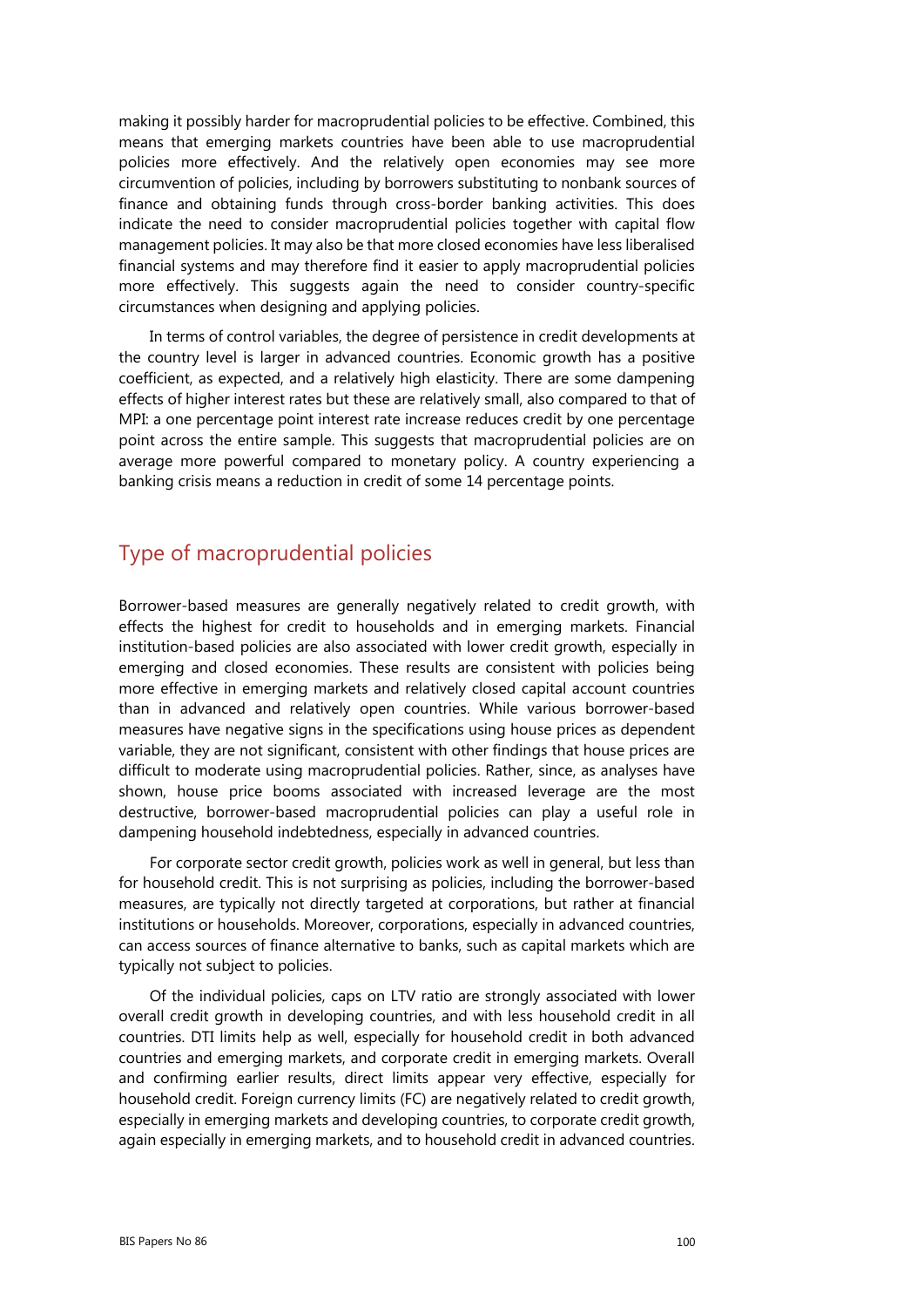And for emerging markets,<sup>[8](#page-6-0)</sup> RR affect strongly any type of credit, but especially corporate credit growth.

In terms of other policies, dynamic provisioning, almost exclusively used in emerging markets, has a negative relation with overall credit growth. Leverage and countercyclical capital requirements have negative effects in developing countries. Interconnection and concentration limits are negatively related to credit growth in all markets, with effects for interconnection driven by emerging markets and developing countries. Tax measures dampen growth in overall credit in developing countries and house prices in emerging markets. Otherwise, most other policies used are not significantly negatively related to credit and house price growth. We do find that the greater use of policies is associated with more reliance on cross-border claims for open economies, with a one standard deviation increase in MPI increasing the cross-border ratio by six percentage points, about a third of its standard deviation.

Taken together, these results suggest borrower-based measures have a significant impact for most countries, while foreign currency related measures are more effective for emerging markets. This suggests some scope for targeted policies such as caps on LTV and DTI ratios in advanced countries and foreign currency related policies in emerging markets. These are important findings given the adverse effects at times on overall financial and economic stability of real estate developments in advanced countries and of international capital flows for emerging markets. Our findings suggesting evasion, however, do point to the need to consider countries' circumstances, and to possibly adopt macroprudential and capital flow management policies simultaneously and in an integrated manner (see also Ostry et al (2012)).

### Variations by country and phase of cycle

Further exploring whether effects of macroprudential policies vary by type of country, we find limited support for the view that (institutionally) more developed countries have greater ability to enforce policies and make them more effective. There is some evidence that open economies having more flexible exchange rates have greater difficulty to control overall credit, maybe as exchange rate appreciations (depreciations) related to capital inflows (outflows) further exacerbate domestic boom and bust financial cycles.

It can be expected that the effects of macroprudential policies vary by the intensity and phase of the financial cycle. For one, policies may be more effective when the financial cycle is more intense, ie if credit (or house price) increases (or decreases) are greater. And, importantly, policies are meant to be mostly ex-ante tools, that is, they should help reduce booms. To the extent that they are operative in busts, they are meant to limit declines in credit and asset prices. We investigate this by considering cases of exceptionally high (top 10% of the country-specific observations) or low (bottom 10%) credit growth. We find some support that policies have additional effects when credit growth is high, especially in more developed and financially open economies. There is also support for asymmetry in effects. Specifically, for the top 10% of credit growth, policies reduce credit, while for the bottom 10% they support growth, with these patterns existing for almost all groups of countries. This suggests that the effects of policies depend on the intensity and phase of the financial cycle.

<span id="page-6-0"></span>RR are not used in advanced countries.